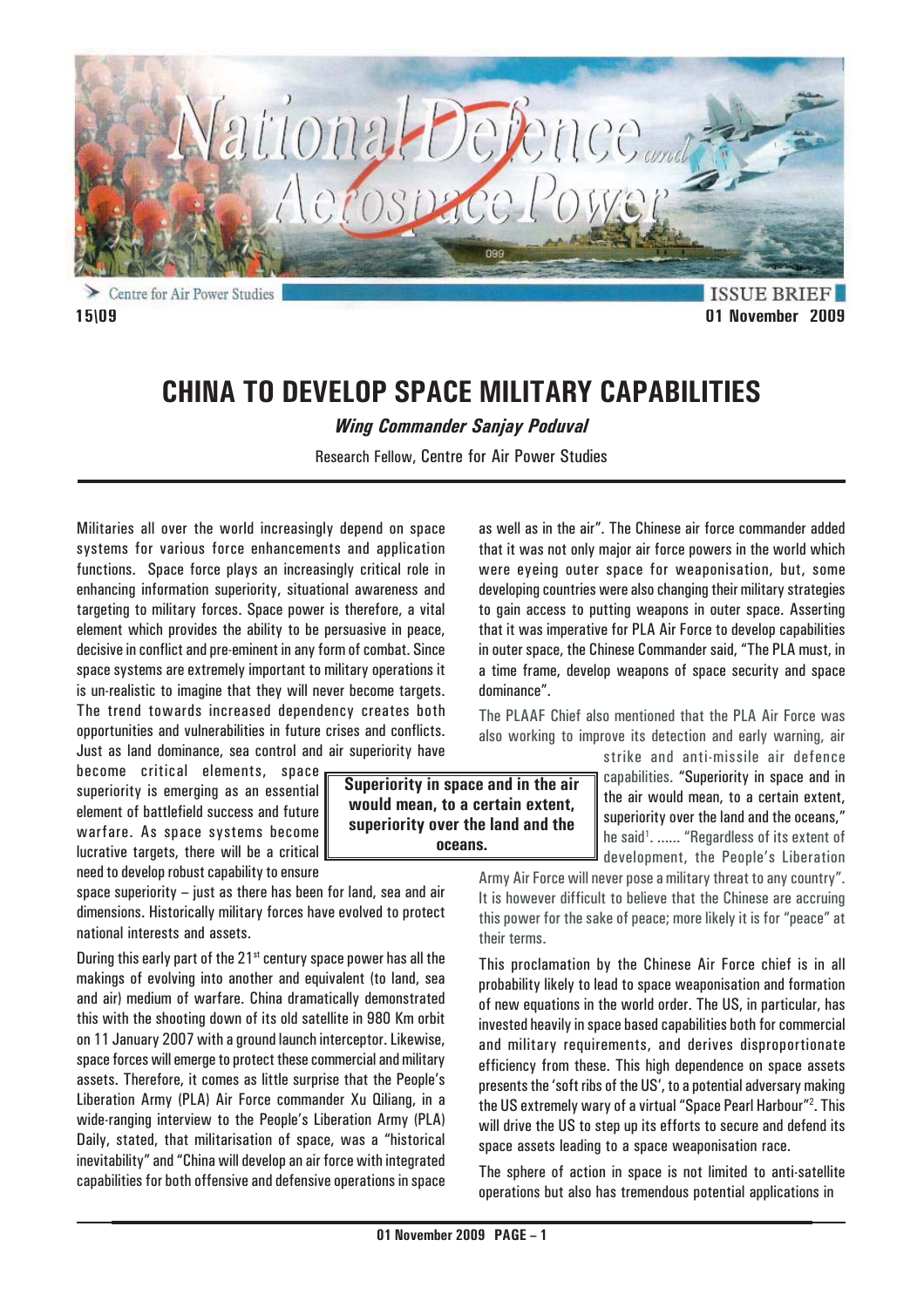# Centre for Air Power Studies

1. Detection, tracking and destruction of ballistic missiles

2. Disrupting communication links between satellites and ground stations by 'drowning out' the signal with a more powerful 'fake' signal or by targeting ground stations via physical attacks or computer hacking.

3. Misdirecting or hijacking UAVs especially those linked via satellites.

4. Taking over enemy computers.

5. Disruption of Global Positioning Systems.

#### **Militarisation-Weaponisation Conundrum**

Though no weapons have been used against hostile elements in space the same may no longer be true because of the increasing use of satellites in the battlespace. A prospective opponent will understandably view any space capability as part of forces arrayed against it in a theatre. Therefore, the natural consequence of space integration into military activity is a more hostile environment in space.

The situation is getting even more muddled up with US stating that it considers space including ground, space segments and supporting links vital to its national interests. In consonance with this line of thought the US space policy document released on

October 06, 2006 states, that the United States will: "preserve its rights, capabilities, and freedom of action in space; dissuade or deter others from either impeding those rights or developing capabilities intended to do so; take those actions necessary to protect its space capabilities; respond to interference;

and deny, if necessary, adversaries the use of space capabilities hostile to U.S. national interests".<sup>3</sup> This clearly indicates US' leaning towards weaponisation.

There is however no clear definition of what space weaponisation is; whether it should be based on the position of the weapon or the intended target. This gives rise to a range of possibilities for the weapons like space to space, space to earth, land to land (via space), air to space etc. These possibilities only serve to add to the prevailing confusion. The advent of micro/nano/pico satellites as bodyguard satellites further complicates matters.

For the world at large the common understanding has been that weaponisation is a subset of militarization and there is, but, a subtle difference between the two. If one envisions a continuum running from space systems being used for civil purposes to weaponisation, weaponisation occurs when the upper range of the continuum is reached.

**Owing to its strategic significance, Chinese aerospace experts state that, disrupting, sabotaging and destroying satellites — has become the most important way to gain information dominance in future wars.**

At its most extreme, space weaponisation would include the deployment in quantity of a full range of space weapons, including satellite-based systems for ballistic missile defence (BMD), space-based anti-satellite weapons (ASATs), and a variety of space-to-earth weapons, and would play a central role in any type of military operation.

While the RAND study restricts itself to weapons based in space4 , the Chinese and Russian definition on the other hand, includes weapons like earth based ASATs or Lasers, which means the stalemate still continues. Experts like Michael Krepon have suggested, that in order to make further progress 'a code of conduct for responsible space faring nations' may be adopted rather than getting embroiled in definitions or creating new legal regimes for preventing an arms race in outer space.

#### **China's Foray into Space**

China has a comprehensive, integrated and focused space program. Its space program spans the entire spectrum of activities, ranging from manufacture and launch of satellites, manned missions, space research, space applications and deep space missions. Unlike US and India,

where clear demarcation can be made between the military and civil organisational structures, the Chinese space program has a strong military bias which permeates even the scientific, domestic, and commercial elements of the space effort. China is in the process of enhancing its space capability. Owing to its strategic significance,

Chinese aerospace experts state that, disrupting, sabotaging and destroying satellites — has become the most important way to gain information dominance in future wars. Chinese experts note that the counter-jamming capabilities of radar systems have been continuously advancing. The air-space battlefield is said to be the quintessential battlefield for information counter-attack. Satellites travelling in geostationary orbits or 300-1,000 kilometre orbits can conduct electronic reconnaissance and disrupt operations over wide areas.

According to Chinese military scientists, high-powered microwave weapons have triggered "a new revolution". Not only are they compatible for creating integrated systems with radar for low-power detection, target tracking and jamming, but their power can also be rapidly increased for destruction of targets and for inflicting damage on the electronic equipment of enemy targets. These weapons portend extremely wide applications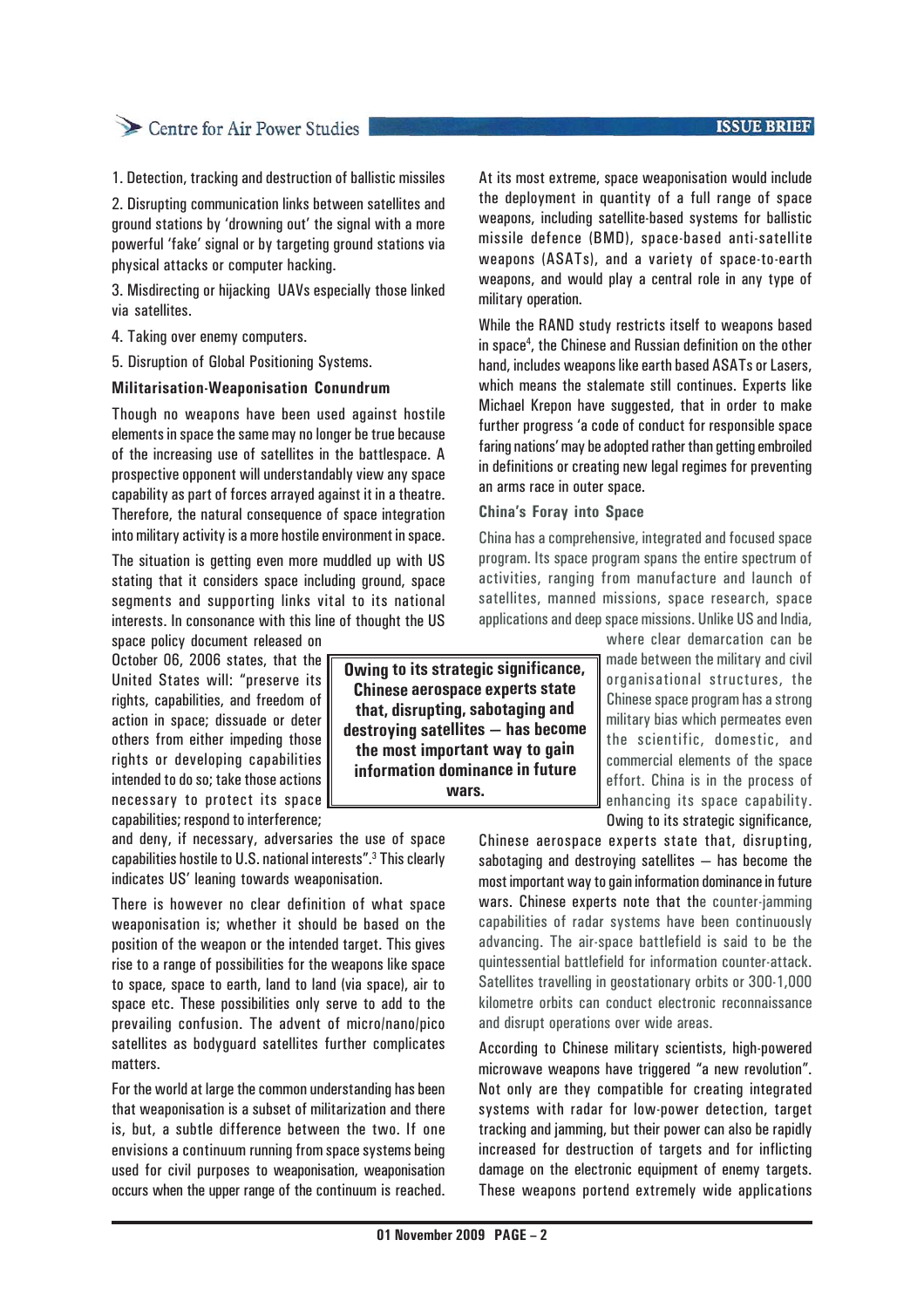#### **ISSUE BRIEF**

## Centre for Air Power Studies

extending to aeronautic, astronautic, warship and battlefield weaponry. According to China, rapid advances are being made in U.S. HPM and High Energy Laser weapons with some of them already entering applications

stages. China's laser weapons and application programs are massive and sophisticated by any international standards and some estimates suggest that there are approximately 10,000 personnel including 3000 engineers involved with China's laser program alone (40% of these are for defence applications alone) 5.China may already possess the capability to damage, under specific conditions, optical sensors on satellites that are very vulnerable to damage by lasers. However, given China's current level of progress in laser technology, it is reasonable to assume that Beijing would develop a weapon that could destroy satellites in the future.

Reports suggest that China has considerable and growing capabilities for developing information technology and networks. Chinese officials state that China plans to focus on developing "new-concept" weapons, such as electromagnetic pulse (EMP) systems for disrupting adversary networks and new satellites for establishing a unique GPS network for the Chinese military in the future.<sup>6</sup> It had always been speculated that China was keen on exercising some degree of space control. The clear indications were their attempts at dazzling an American satellite by a ground based laser in 2006, and the infamous ASAT test in January 2007. The recent comments by their PLAAF commander Xu Qiliang has put all the speculations to rest. Though China's military thinkers believe that the first wave will develop from fire power attack and electromagnetic attack to satellite paralysis<sup>7</sup>, the sequence in the next fifteen to twenty years may just be the opposite.

In future complete plans will be laid out to achieve space superiority, throughout the range of military operations to beat these space based military assets. Satellites are the main focus of military space activities. Over 800 satellites orbit the earth, many of which have military uses, from reconnaissance to guiding weapons. They are increasingly used to provide direct support for military operations for instance during the 2003 Iraq war, 68% of munitions were satellite guided (up from 10% in the 1991 Iraq War).

While Chinese military experts applaud the "brilliant" performance of the U.S. Global Positioning System (GPS), in the Gulf and Kosovo conflicts, they continue to clarify its inevitable "Achilles' Heel" because the low altitudes of the

**While China continues to improvise on its capabilities, indirectly it also makes Pakistan a 'proxy space power' given its penchant for proliferation of technology and capabilities.**

GPS satellites and low power requirements of their receiver sets make them susceptible to interference, jamming or spoofing<sup>8</sup>. Chinese ASAT test and dazzling of the US satellite signalled that

satellites in space are no longer safe. In response, the US shot down their uncontrolled spy satellite before it entered the earth's atmosphere under the garb of an 'extraordinary measure' heating up the race for weaponisation of space.

Space assets have become a key feature in the digitalisation of the battlefield where some of the fog and friction of war is removed for the side dominating space. It is emerging, as a distinct warfare area of its own. The effect may be to dominate an adversary before conflict starts so as to make the conflict unnecessary, something Sun Tzu advocated nearly 2,500 years ago. Owing to the strategic importance of satellites sabotaging and destroying them to gain information dominance in future conflicts will gain prominence. Therefore, limiting the adversary's use of space and precluding him from influencing friendly space systems has become essential to maintaining situational awareness because of the critical advantages it provides.

#### **Implications for India**

**There is a risk that space-based communications of our nuclear arsenal could be neutralised by Chinese ASAT capabilities.**

> The increasing exploitation of space by China under all weather conditions will improve intelligence gathering and targeting capability across the vast expanse of the Indian landscape. There is a risk that space-based communications of our nuclear arsenal could be neutralised by Chinese ASAT capabilities. This would have an adverse effect on our nuclear deterrent if redundancy is not adequately maintained. By virtue of having good battlefield awareness and transparency, China will be able to prioritise target selection and enhance the destructive potential of their arsenal while prosecuting air, land and sea campaigns. China's counter-space capabilities are a threat to India's limited yet valuable ISR, communication and navigation satellites, through hard and soft kill options, degrading and denying India the much needed overall battle space awareness. While China continues to improvise on its capabilities, indirectly it also makes Pakistan a 'proxy space power' given its penchant for proliferation of technology and capabilities. Exploitation of China's

> > capabilities for use by Pakistan against India cannot be ruled out in any future conflict.

> > India has taken small steps by its successful demonstration of exoatmospheric and endo-atmospheric tests towards validating a Ballistic Missile Defence; it is still miles away